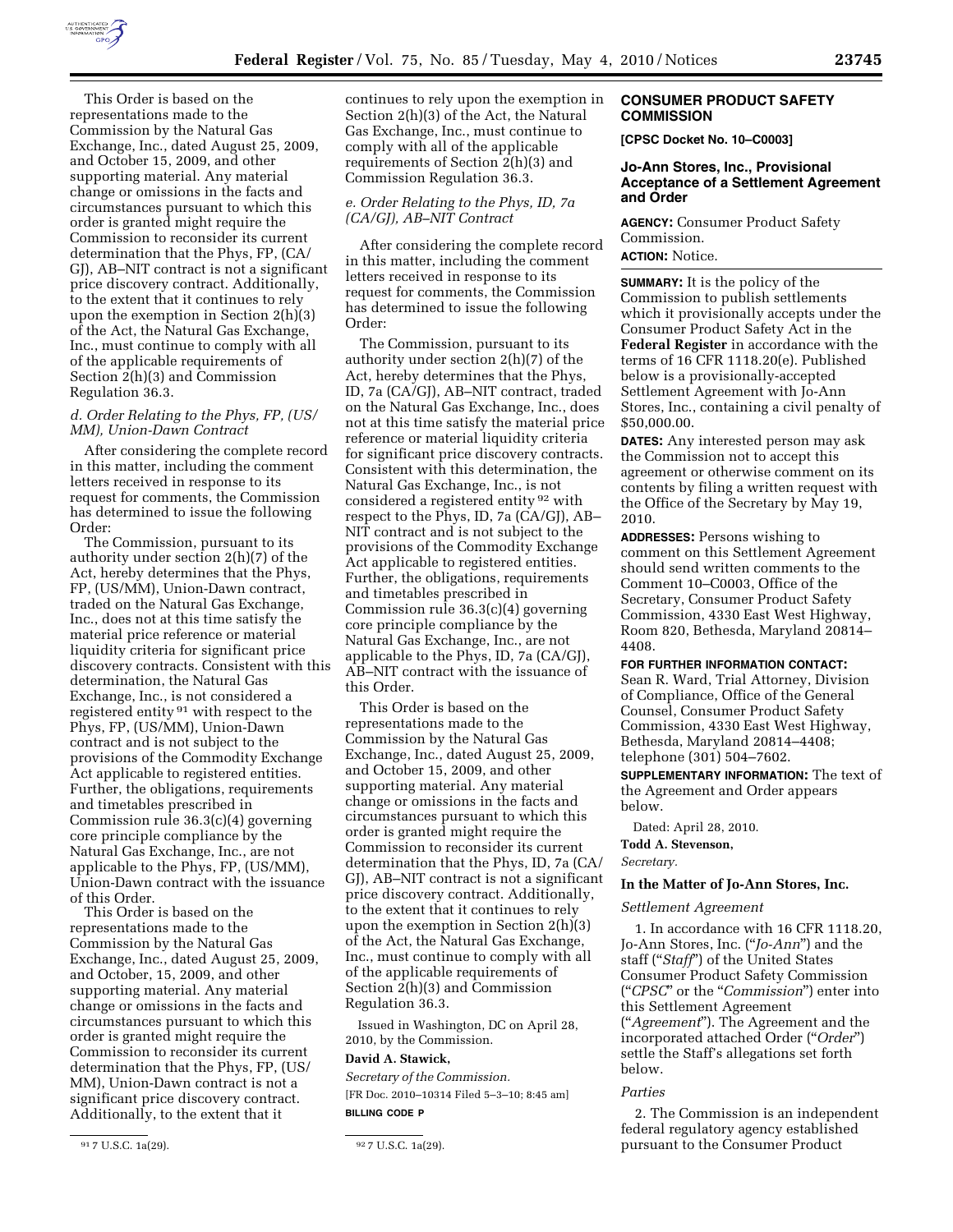Safety Act, 15 U.S.C. 2051–2089 (''*CPSA*''). The Commission is responsible for the enforcement of the CPSA.

3. Jo-Ann is a corporation organized and existing under the laws of the State of Ohio, with its principal offices located in Hudson, Ohio. At all times relevant hereto, Jo-Ann imported, offered for sale and sold various children's products.

# *Staff Allegations*

4. Jo-Ann imported various Robbie DuckyTM children's products including the Kids Watering Cans (''Watering Cans'') from February 2007 through August 2007, the children's toy rakes, hoes, brooms and spades (''Garden Tools'') from January 2007 through September 2007, and Children's Water Globes (''Water Globes'') in September 2007 (collectively, ''Robbie Ducky products''). Jo-Ann sold the Robbie Ducky products at its retail stores nationwide during those periods for between \$5 and \$10 per unit.

5. The Robbie Ducky products are "consumer product(s)," and, at all times relevant hereto, Jo-Ann was a "manufacturer" and "retailer" of those consumer product(s), which were ''distributed in commerce,'' as those terms are defined in CPSA sections 3(a)(3), (5), (8), (11) and (13), 15 U.S.C. 2052(a)(3), (5), (8), (11) and (13).

6. The Robbie Ducky products are articles intended to be entrusted to or for use by children, and, therefore, are subject to the requirements of the Commission's Ban of Lead-Containing Paint and Certain Consumer Products Bearing Lead-Containing Paint, 16 CFR part 1303 (the "Lead-Paint Ban"). Under the Lead-Paint Ban, toys and other children's articles must not bear or contain "lead-containing paint," defined as paint or other surface coating materials whose lead content is more than 0.06 percent of the weight of the total nonvolatile content of the paint or the weight of the dried paint film. 16 CFR 1303.2(b)(1).1

7. On August 24, 2007, Jo-Ann reported to CPSC that it had commissioned an independent laboratory to conduct testing of samples of the Watering Cans for the presence of lead in their surface coatings. The test results demonstrated that a sample Watering Can contained lead in excess of the permissible 0.06 percent limit set forth in the Lead-Paint Ban.

8. On August 28, 2007, the Commission and Jo-Ann announced a consumer-level recall of about 6,000 units of the Watering Cans because ''[t]he beak of the watering can contains lead in the paint, which violates the federal law prohibiting lead paint on children's toys. Lead is toxic if ingested by young children and can cause adverse health effects.''

9. On September 14, 2007, Jo-Ann reported to CPSC that it had commissioned an independent laboratory to conduct testing of samples of the Garden Tools for the presence of lead in their surface coatings. The test results demonstrated that a sample of Garden Tools contained lead in excess of the permissible 0.06 percent limit set forth in the Lead-Paint Ban.

10. On September 26, 2007, the Commission and Jo-Ann announced a consumer-level recall of about 16,000 Garden Tools because ''[s]urface paint on the handle of the rake can contain excessive levels of lead paint, violating the federal lead paint standard.'' This recall was expanded on October 25, 2007 to include an additional 97,000 units of children's leaf rakes, hoes, brooms and spades because these Garden Tools contained excessive levels of lead in violation of the Lead-Paint Ban.

11. On November 14, 2007, Jo-Ann reported to CPSC that it had commissioned an independent laboratory to conduct testing of samples of the Water Globes for the presence of lead in their surface coatings. The test results demonstrated that a sample of Water Globes contained lead in excess of the permissible 0.06 percent limit set forth in the Lead-Paint Ban.

12. On December 13, 2007, the Commission and Jo-Ann announced a consumer-level recall of about 60 Water Globes because ''[t]he painted base of the water globes contain excessive levels of lead, violating the federal lead paint standard.''

13. Although Jo-Ann reported no incidents or injuries from the Robbie Ducky products, it failed to take adequate action to ensure that they did not bear or contain lead-containing paint, thereby creating a risk of lead poisoning and adverse health effects to children.

14. The Robbie Ducky products constitute ''banned hazardous products'' under CPSA section 8 and the Lead-Paint Ban, 15 U.S.C. 2057 and 16 CFR 1303.1(a)(1), 1303.4(b), in that they bear or contain paint or other surface coating materials whose lead content exceeds the permissible limit of 0.06 percent of the weight of the total nonvolatile

content of the paint or the weight of the dried paint film.

15. From January 2007 through September 2007, Jo-Ann sold, manufactured for sale, offered for sale, distributed in commerce, or imported into the United States, with respect to the Robbie Ducky products, in violation of section 19(a)(1) of the CPSA, 15 U.S.C. 2068(a)(1). Jo-Ann committed these prohibited acts ''knowingly,'' as that term is defined in section 20(d) of the CPSA, 15 U.S.C. 2069(d).

16. Pursuant to section 20 of the CPSA, 15 U.S.C. 2069, Jo-Ann is subject to civil penalties for the aforementioned violations.

#### *Jo-Ann's Responsive Allegations*

17. Jo-Ann denies the Staff's allegations set forth above that Jo-Ann knowingly violated the CPSA or any of its regulations. Jo-Ann believes that it reasonably relied upon its suppliers to manufacture products compliant with all applicable safety regulations.

18. Jo-Ann alleges that, to the best of its knowledge at the time when the Robbie Ducky products were imported, offered for sale and sold by the firm, they complied with the requirements of the Lead-Paint Ban. Jo-Ann notified CPSC of the lead-containing paint problems associated with the Robbie Ducky products promptly upon discovering them. After promptly investigating the facts, Jo-Ann voluntarily conducted each of the three recalls in cooperation with CPSC.

19. Jo-Ann has consistently acted in a cooperative manner with CPSC and engaged in corrective action without being so directed by either CPSC or by any third party.

#### *Agreement of the Parties*

20. Under the CPSA, the Commission has jurisdiction over this matter and over Jo-Ann.

21. The parties enter into the Agreement for settlement purposes only. The Agreement does not constitute an admission by Jo-Ann, nor does it constitute a determination by the Commission, that Jo-Ann has knowingly violated the CPSA.

22. In settlement of the Staff's allegations set forth above, Jo-Ann shall pay a civil penalty in the amount of fifty thousand dollars (\$50,000.00) within twenty (20) calendar days of service of the Commission's final Order accepting the Agreement. The payment shall be by check payable to the order of the United States Treasury.

23. The Commission will not seek or initiate any enforcement action against Jo-Ann for civil penalties, based upon information known to CPSC through the

<sup>1</sup>At the time of the alleged violations stated in this Settlement Agreement, the permissible limit of 0.06 was in effect for the Lead-Paint Ban. As of August 14, 2009, the limit was amended to 0.009 percent pursuant to 15 U.S.C. 1278a(f)(1).